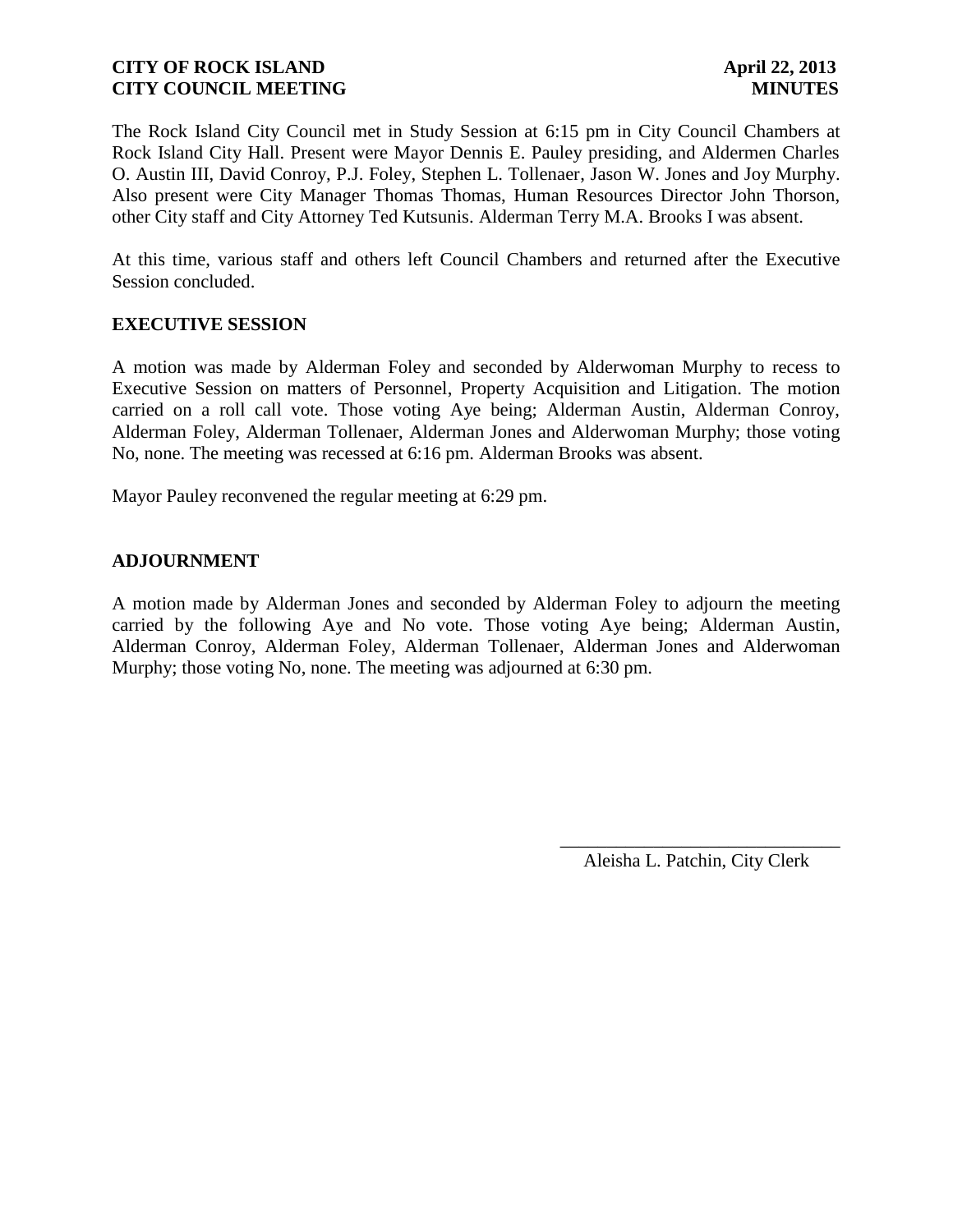Rock Island City Council met in regular session at 6:45 pm in Council Chambers of Rock Island City Hall. Present were Mayor Dennis E. Pauley presiding, and Aldermen Charles O. Austin III, Terry M.A. Brooks I, David Conroy, P.J. Foley, Stephen L. Tollenaer, Jason W. Jones and Joy Murphy. Also present were City Manager Thomas Thomas and City Attorney Ted Kutsunis.

#### Introductory Proceedings

Mayor Pauley called the meeting to order and led in the Pledge of Allegiance. Alderman Austin gave the Invocation.

#### Agenda Item #5 **Minutes of the meeting of April 15, 2013.**

A motion was made by Alderman Foley and seconded by Alderwoman Murphy to approve the minutes of the meeting of April 15, 2013 as printed. The motion carried by the following Aye and No vote; those voting Aye being; Alderman Austin, Alderman Brooks, Alderman Conroy, Alderman Foley, Alderman Tollenaer, Alderman Jones and Alderwoman Murphy; those voting No, none.

# Agenda Item #6 **Update Rock Island by Mayor Pauley.**

Mayor Pauley advised that the Martin Luther King Center's A.C.T.I.V.E. (Aging Citizens Taking Interest in a Variety of Experiences) Club is having their  $30<sup>th</sup>$  annual style show on Sunday, May 5, 2013 from 4:30 pm to 6:30 pm at the Martin Luther King, Jr. Community Center's Ida Robinson Banquet Room, located at 630 9<sup>th</sup> Street, Rock Island. The Mayor added that this year's theme is: "Breezing into Spring." It was noted that adult tickets are \$5.00 and children under 12 years are \$3.00. Please join us for fashion, fun and refreshments!

Mayor Pauley stated to browse over 6,500 square feet of clothes, toys, dishes, furniture, trinkets and more at the Rock Island Parks & Recreation Spring Community Garage Sale on Saturday, April 27<sup>th</sup> at Upper Longview Park. Shop the sale from 8:00 am to 2:00 pm, stopping for a bite from the Hy-Vee grill. Mayor Pauley stated that for more information, call (309) 732-7275. Rain date for the sale is Sunday, April  $28<sup>th</sup>$ . For inclement weather call the rain line at (309) 732-RAIN (7246) to check event status.

Mayor Pauley indicated that Keep Rock Island Beautiful and The Downtown Rock Island Arts & Entertainment District invite you to participate in the Annual Downtown Clean Up Day. We need your help! Please help us beautify our community and enhance our surroundings. The Mayor stated to meet on Saturday, May  $4<sup>th</sup>$  at 8:00 am on the first floor of the City parking ramp located on Third Avenue between  $16<sup>th</sup>$  and  $17<sup>th</sup>$  Streets. The Mayor commented that complimentary coffee, juice and donuts, water and cleaning supplies will be provided. It was noted that projects will include sweeping, weeding and general clean up. Please call Carolyn Fuller at (309) 786-1334 or The District at (309) 788-6311 to volunteer.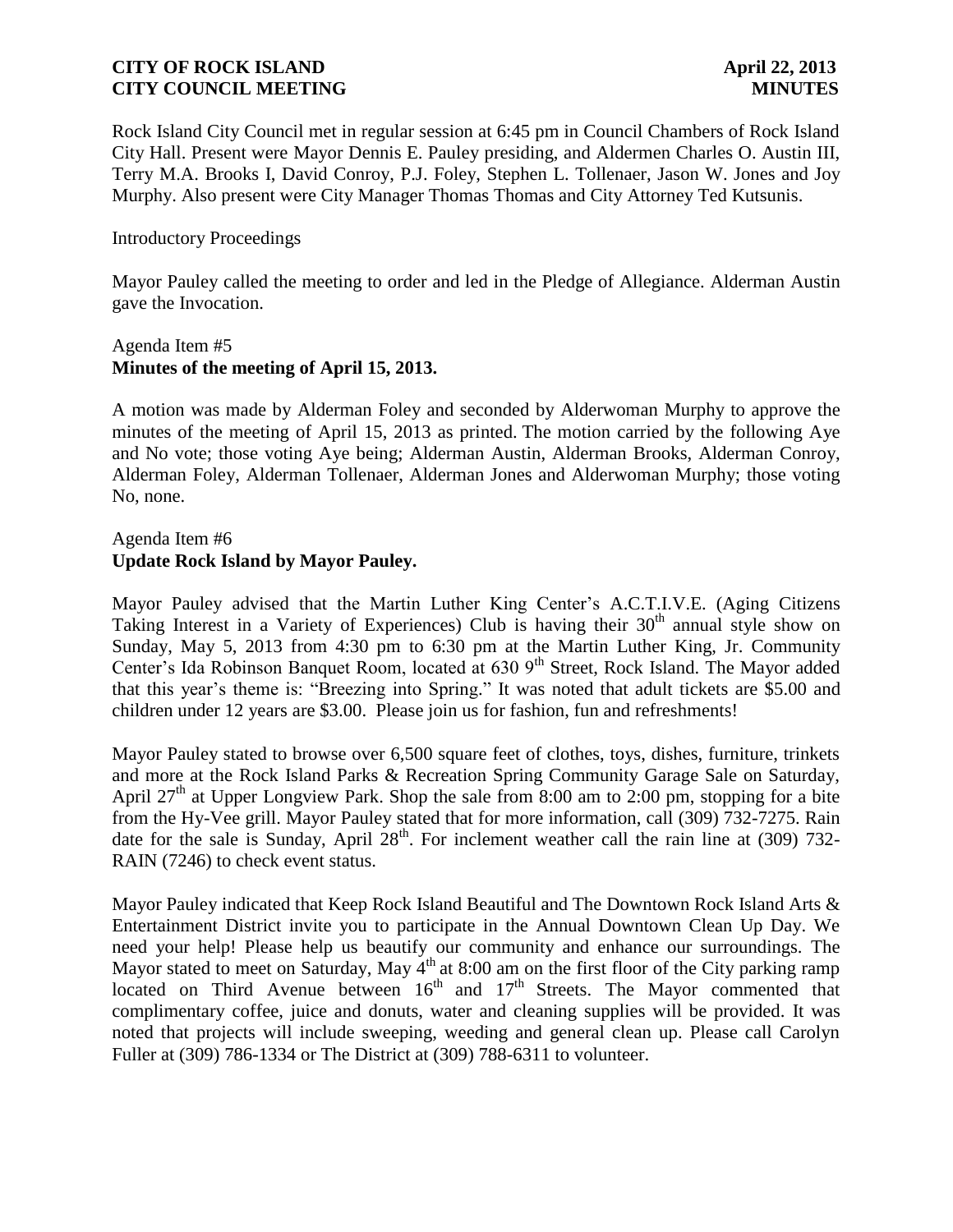Mayor Pauley advised that Balanced Body Chiropractic is celebrating new ownership and welcoming the first business to The Goldman Family Block in The District with a ribbon cutting on Friday, April 26, 2013 at 4:00 pm at 1614 2<sup>nd</sup> Avenue, Rock Island. The Mayor added that Balanced Body Chiropractic provides quality chiropractic care to families and individuals of all ages in the Quad Cities community. They strive to improve one's quality of life through chiropractic care that is unique to the individual's needs.

#### Agenda Item #7

## **Proclamation declaring April 26, 2013 as Arbor Day.**

Mayor Pauley read the proclamation. Interim Public Works Director Randy Tweet accepted the proclamation. Mr. Tweet thanked the Mayor and Council for the proclamation and stated that Rock Island has been a tree city for 22 years. Mr. Tweet advised that Arbor Day is celebrated each year by planting a tree in a different location in the City. Mr. Tweet added that this year, a tree will be planted at Longfellow School on Friday, April 26, 2013 at 9:30 am. Mr. Tweet invited everyone to the tree planting.

# **Note: The Mayor stated that the following Proclamation was inadvertently missed from the Agenda.**

#### **Proclamation declaring the month of May as Motorcycle Awareness Month.**

Mayor Pauley read the Proclamation. A representative (no name given) of the Blackhawk A.B.A.T.E. Chapter of Illinois accepted the Proclamation and thanked the Mayor and Council for the proclamation.

## **Agenda Items #8, 9, 10, 11 and 12**

It was moved by Alderman Conroy and seconded by Alderman Tollenaer to consider, suspend the rules and pass the ordinances for removing a handicapped parking space at 504  $7<sup>th</sup>$  Street; establishing a handicapped parking space at 2615 5½ Avenue; removing a handicapped parking space at 501  $9<sup>th</sup>$  Street; removing a handicapped parking space at 3111  $9<sup>th</sup>$  Street; and establishing a loading zone on 9<sup>th</sup> Street in front of the property at 2850 9<sup>th</sup> Street. The motion carried by the following Aye and No vote; those voting Aye being; Alderman Austin, Alderman Brooks, Alderman Conroy, Alderman Foley, Alderman Tollenaer, Alderman Jones and Alderwoman Murphy; those voting No, none.

Agenda Item #8 **A Special Ordinance removing a handicapped parking space at 504 7th Street.** 

Agenda Item #9 **A Special Ordinance establishing a handicapped parking space at 2615 5½ Avenue**.

Agenda Item #10 **A Special Ordinance removing a handicapped parking space at 501 9th Street.**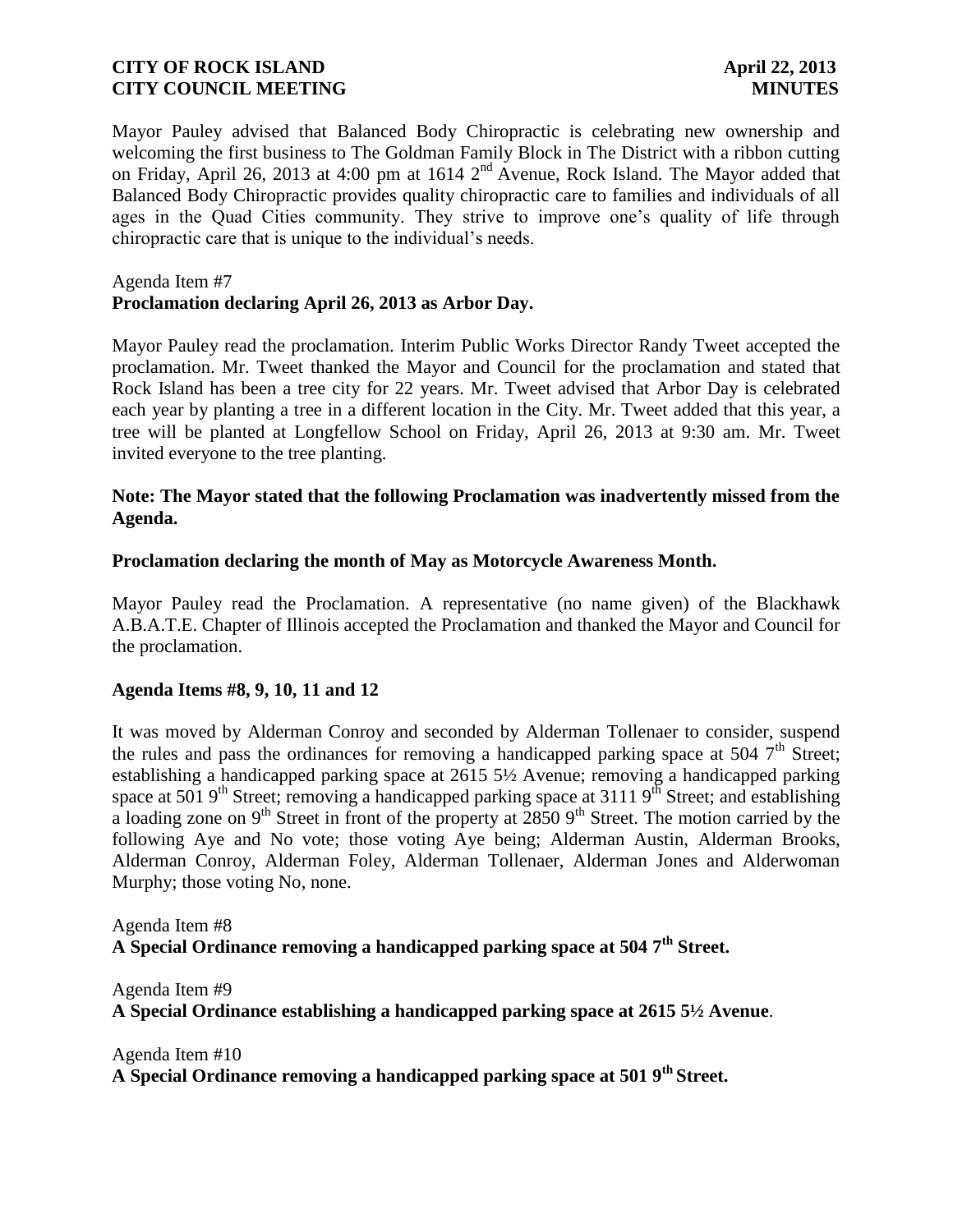# Agenda Item #11 **A Special Ordinance removing a handicapped parking space at 3111 9th Street.**

# Agenda Item #12 **A Special Ordinance establishing a loading zone on 9th Street in front of the property at 2850 9th Street.**

Agenda Item #13 **CLAIMS**

It was moved by Alderman Austin and seconded by Alderwoman Murphy to accept the following reports and authorize payments as recommended. The motion carried by the following Aye and No vote; those voting Aye being; Alderman Austin, Alderman Brooks, Alderman Conroy, Alderman Foley, Alderman Tollenaer, Alderman Jones and Alderwoman Murphy; those voting No, none.

- a. Report from the Information Technology Department regarding payment in the amount of \$69,000.00 to the Rock Island County Sheriff's Office for the City's share of the OSSI Records Management System software annual maintenance.
- b. Report from the Public Works Department regarding payment #18 in the amount of 689,630.54 to Civil Constructors, Inc. for services provided for the Wet Weather Treatment System project.
- c. Report from the Public Works Department regarding payment #2 and final in the amount of \$61,362.97 to Valley Construction for services provided for the 2012 Asphalt Street Milling and Patching Program project.

# Agenda Item #14 **Claims for the week of April 12 through April 18 in the amount of \$455,096.70.**

 Alderwoman Murphy moved and Alderman Austin seconded to allow the claims. The motion carried by the following Aye and No vote; those voting Aye being; Alderman Austin, Alderman Brooks, Alderman Conroy, Alderman Foley, Alderman Tollenaer, Alderman Jones and Alderwoman Murphy; those voting No, none.

# Agenda Item #15 **Payroll for the weeks of April 1 through April 14 in the amount of \$1,285,442.25.**

It was moved by Alderman Jones and seconded by Alderman Foley to allow the payroll. The motion carried by the following Aye and No vote; those voting Aye being; Alderman Austin, Alderman Brooks, Alderman Conroy, Alderman Foley, Alderman Tollenaer, Alderman Jones and Alderwoman Murphy; those voting No, none.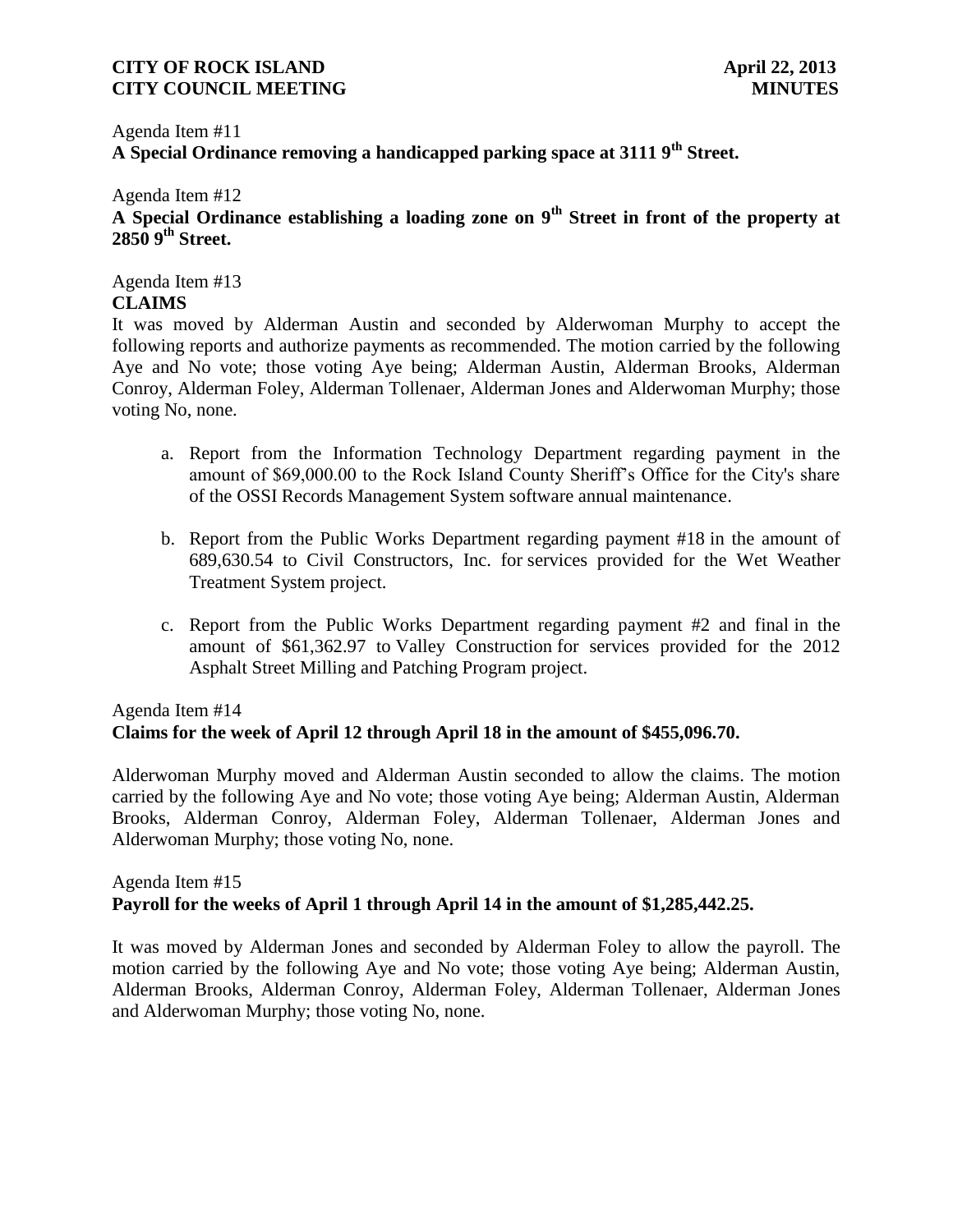#### Agenda Item #16

# **Report from the Information Technology Department regarding the annual purchase of computer replacement equipment from the Hewlett-Packard Company in the amount of \$50,000.00.**

Alderman Foley moved and Alderwoman Murphy seconded to approve the purchase as recommended and authorize payment. The motion carried by the following Aye and No vote; those voting Aye being; Alderman Austin, Alderman Brooks, Alderman Conroy, Alderman Foley, Alderman Tollenaer, Alderman Jones and Alderwoman Murphy; those voting No, none.

#### Agenda Item #17

**Report from the Public Works Department regarding bids for the 2013 Joint Sewer Lining Phase 1 project, recommending the bid be awarded to SAK Construction, LLC. in the amount of \$196,524.44.**

It was moved by Alderwoman Murphy and seconded by Alderman Conroy to award the bid as recommended and authorize the City Manager to execute the contract documents.

Discussion followed. Alderman Austin stated that this is another thing the City did with five other communities and it is effective cost savings for all involved.

After discussion, the motion carried by the following Aye and No vote; those voting Aye being; Alderman Austin, Alderman Brooks, Alderman Conroy, Alderman Foley, Alderman Tollenaer, Alderman Jones and Alderwoman Murphy; those voting No, none.

#### Agenda Item #18

# **Report from the Human Resources Department regarding an intergovernmental agreement with Rock Island County for providing health care services to Rock Island County employees through the City's on-site clinic.**

Alderman Foley moved and Alderman Jones seconded to approve the agreement as recommended and authorize the City Manager to execute the contract documents.

Discussion followed. Alderman Foley advised that this really helps to keep the health care costs down. Alderman Foley added that instead of employees going to a doc in the box or the emergency room, they can come to the on-site clinic to see the on-site nurse and the nurse practitioner. Alderman Foley stated that the partnership with Rock Island County is a great thing and a great cost savings for the citizens.

After discussion, the motion carried by the following Aye and No vote; those voting Aye being; Alderman Austin, Alderman Brooks, Alderman Conroy, Alderman Foley, Alderman Tollenaer, Alderman Jones and Alderwoman Murphy; those voting No, none.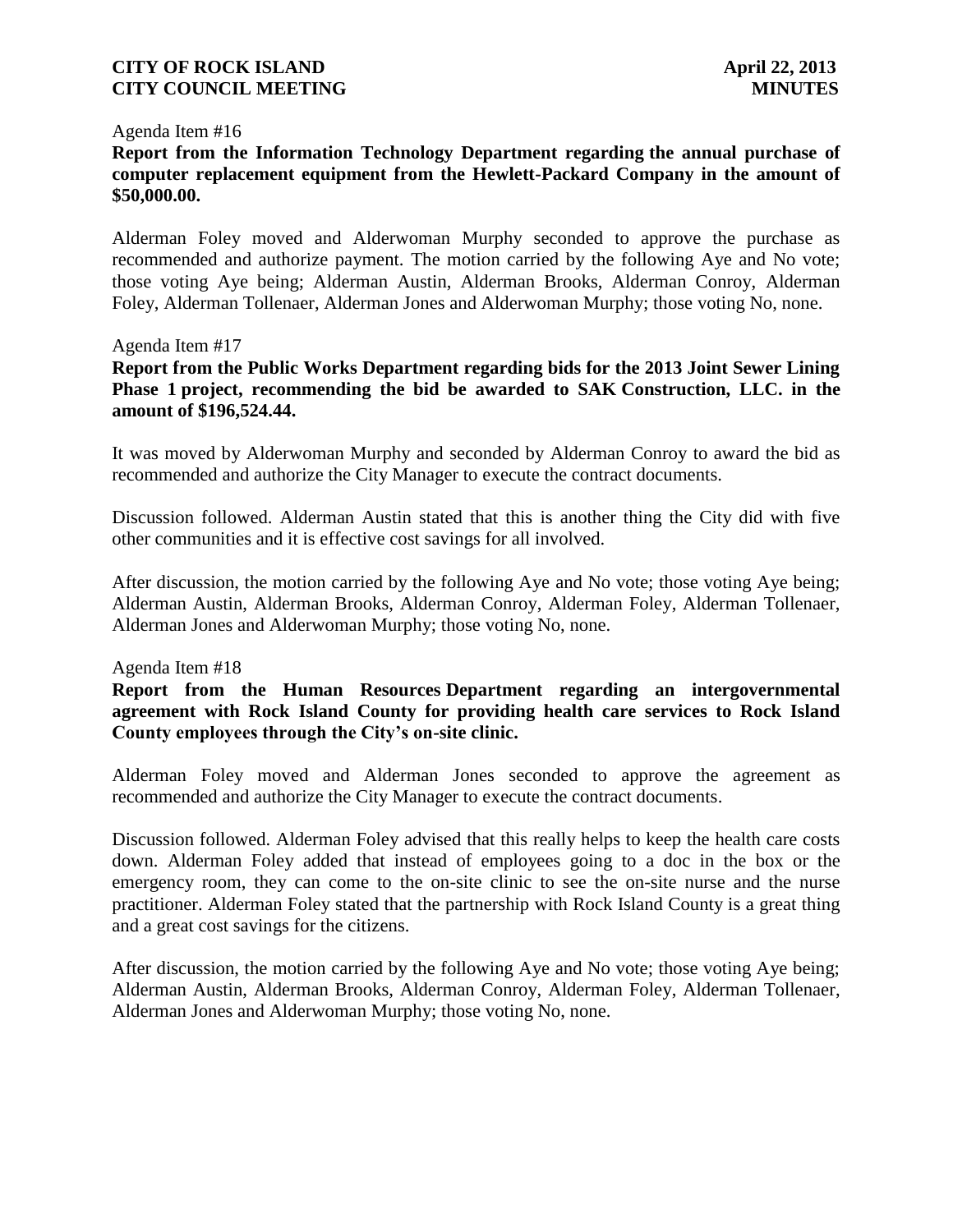#### Agenda Item #19

# **Report from the Police Department regarding an agreement with Tri-City Electric Company for Phase II and Phase III of the 15th Avenue Neighborhood Camera System.**

It was moved by Alderwoman Murphy and seconded by Alderman Austin to approve the agreement as recommended and authorize the City Manager to execute the contract documents.

Comments followed. Alderman Tollenaer thanked Alderman Brooks for pushing this initiative.

After comments, the motion carried by the following Aye and No vote; those voting Aye being; Alderman Austin, Alderman Brooks, Alderman Conroy, Alderman Foley, Alderman Tollenaer, Alderman Jones and Alderwoman Murphy; those voting No, none.

#### Agenda Item #20

# **Report from the Community and Economic Development Department regarding a lease termination agreement with Jean's Platinum Stylez Beauty Supply in the amount of \$75,000.00.**

Alderwoman Murphy moved and Alderman Foley seconded to approve the agreement as recommended and authorize the City Manager to execute the contract documents. The motion carried by the following Aye and No vote; those voting Aye being; Alderman Austin, Alderman Brooks, Alderman Conroy, Alderman Foley, Alderman Tollenaer, Alderman Jones and Alderwoman Murphy; those voting No, none.

#### Agenda Item #21

# **Report from the Community and Economic Development Department regarding a lease termination agreement with Gyibassuk's Stores, LLC in the amount of \$58,000.00.**

It was moved by Alderman Foley and seconded by Alderman Conroy to approve the agreement as recommended and authorize the City Manager to execute the contract documents. The motion carried by the following Aye and No vote; those voting Aye being; Alderman Austin, Alderman Brooks, Alderman Conroy, Alderman Foley, Alderman Tollenaer, Alderman Jones and Alderwoman Murphy; those voting No, none.

#### Agenda Item #22

# **Report from the Community and Economic Development Department regarding a lease termination agreement with Jaded Gypsy Tattoo in the amount of \$110,000.00.**

Alderman Foley moved and Alderman Jones seconded to approve the agreement as recommended and authorize the City Manager to execute the contract documents. The motion carried by the following Aye and No vote; those voting Aye being; Alderman Austin, Alderman Brooks, Alderman Conroy, Alderman Foley, Alderman Tollenaer, Alderman Jones and Alderwoman Murphy; those voting No, none.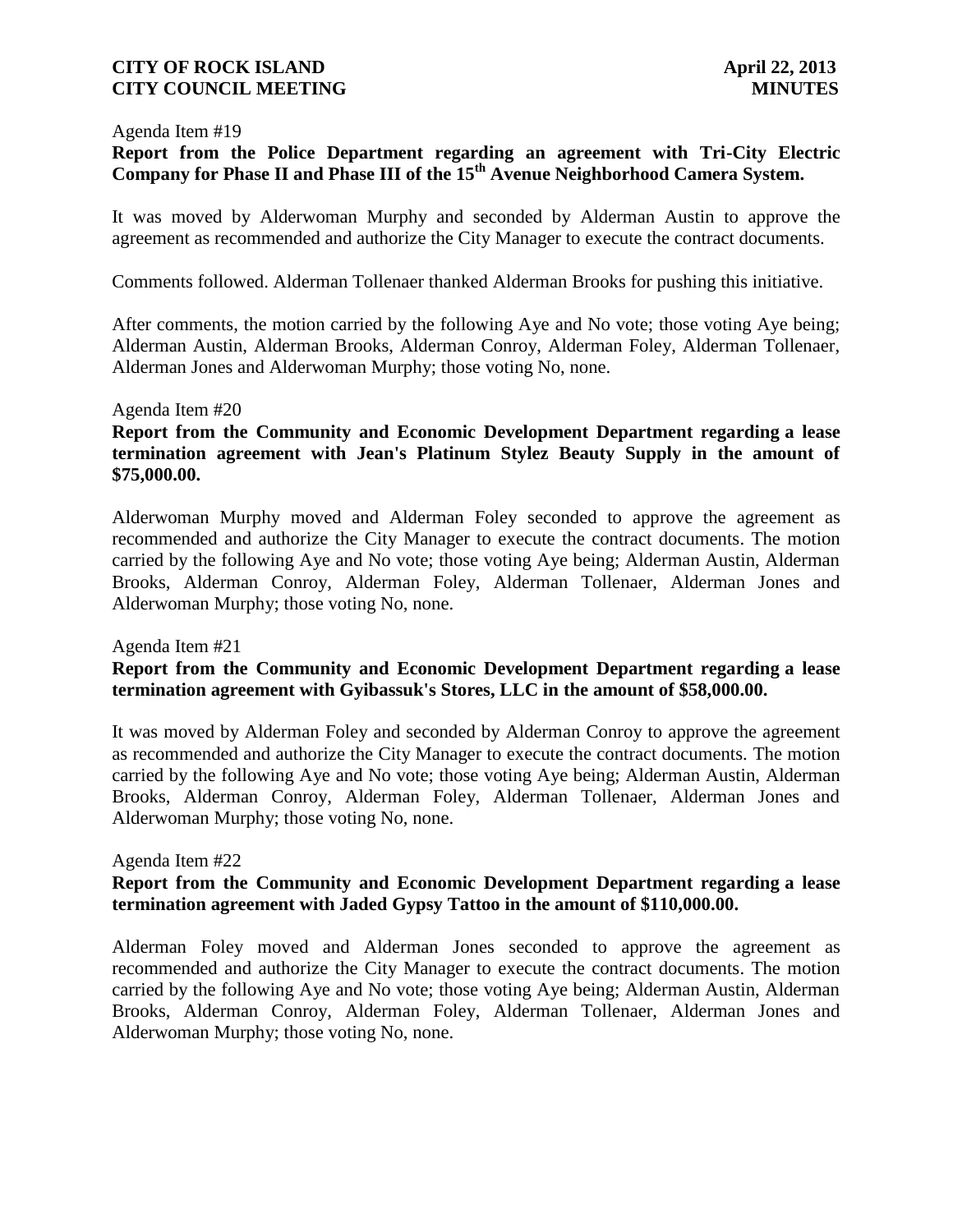#### Agenda Item #23

# **Report from the Community and Economic Development Department regarding the College Hill Residential Development, recommending the release of the City's mortgage against the remaining College Hill residential lots in full in the amount of \$2,500.00**.

It was moved by Alderman Austin and seconded by Alderman Foley to approve the release as recommended and authorize the City Manager to execute the loan release documents.

Discussion followed. Mr. Bob Votroubek of 26 College Hill Circle stepped forward. Mr. Votroubek stated that all of the residents that have moved to the College Hill Development have done so due to the way the PUD (planned unit development) was set up and everything else. Mr. Votroubek stated that he understood that the City is working with a developer to put in \$190,000.00 to \$199,000.00 condos, villas, etc. Mr. Votroubek stated that the residents are just concerned about the City releasing the second mortgage, which the City obviously granted the developer, and based on that, it would be released if certain criteria were met, which has never been met. Mr. Votroubek inquired as to why the City is giving this away. Mr. Votroubek further discussed this issue.

Community and Economic Development Director Jeff Eder advised that the original loan was set up as a forgivable loan. Mr. Eder added that Northwest Bank took the property back through a foreclosure process; they did not complete the full process. Mr. Eder indicated that they started foreclosure proceedings, which would have vacated the City's loan requirement. However, the developer instead of going through the complete process to save costs on both sides signed over a deed in lieu of foreclosure, which left the current loan in place. Mr. Eder pointed out that the bank told the City that they would restart the foreclosure process and completely void the City out or do it the easy way and save costs on both sides. Mr. Eder advised that the bank will give the City \$2,500.00 and this issue will be settled; this is a financial transaction.

After more discussion, Alderman Conroy advised that he has no intentions of ever voting to change the PUD. Alderman Conroy added that as far as what someone is able to do in that area as far as how the PUD was conceived and as long as they stay within those guidelines, the City's hands are tied as far as what can and can't be done. Alderman Conroy stated that he was concerned that the area maintains a certain standard because of people spending \$400,000.00 on a house. Alderman Conroy commented that he wants to make sure the residents are protected as well as the City can protect them from having something else go in that area.

Alderman Tollenaer stated that clearly that is not the plan. A person that buys a \$200,000.00 house is not the same person that buys a \$400,000.00 house. Alderman Tollenaer further discussed this issue. Alderman Tollenaer advised that he would not be supporting this item.

Council further discussed this issue.

Alderwoman Murphy agreed with Alderman Conroy in regards to the PUD (planned unit development).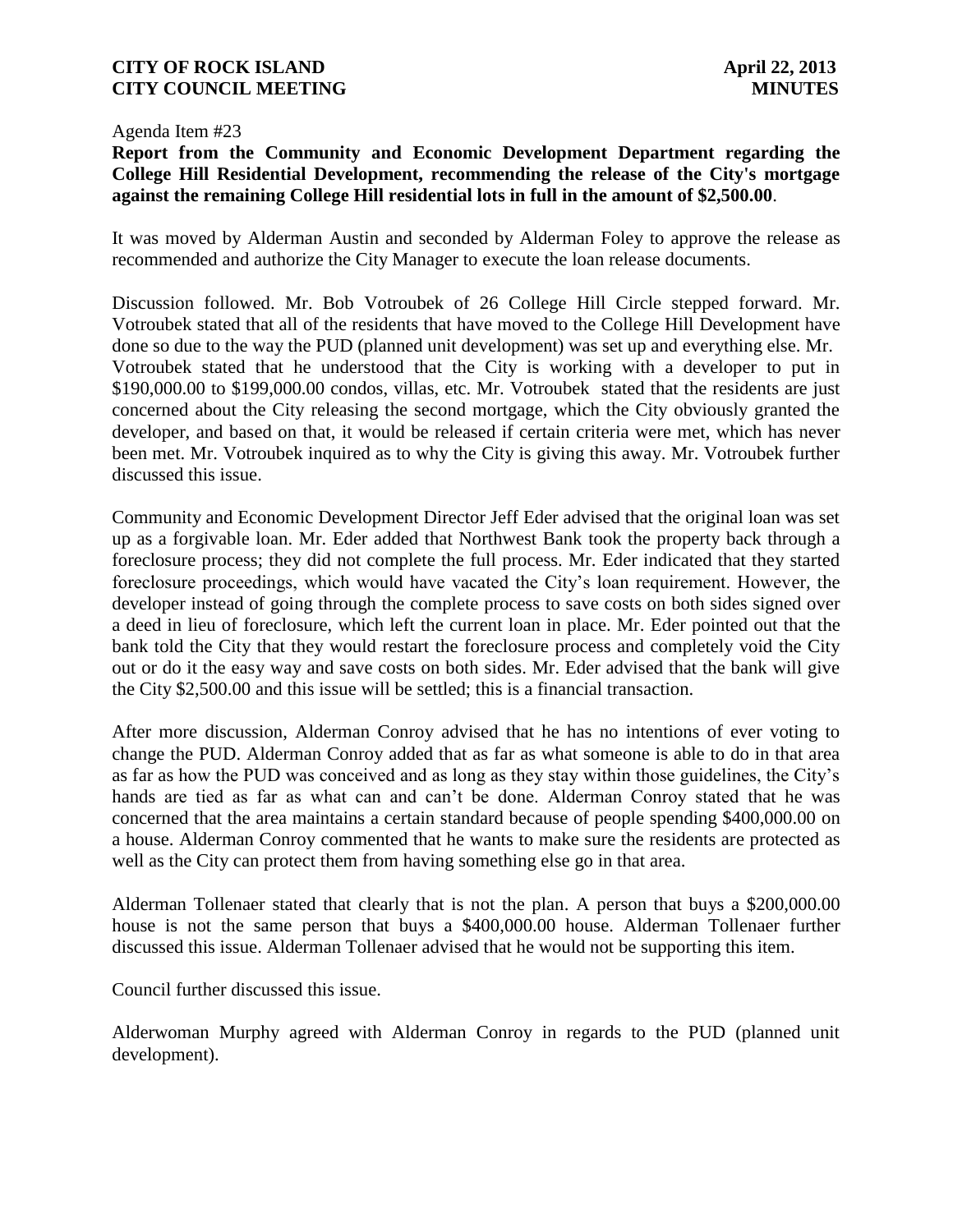Alderman Jones advised that people did invest quite a bit of money in this area. Alderman Jones added that he thinks the City needs to protect the integrity of that area. Alderman Jones stated that he would not be supporting this item.

After discussion, the motion carried by the following Aye and No vote; those voting Aye being; Alderman Austin, Alderman Brooks, Alderman Conroy, Alderman Foley and Alderwoman Murphy; those voting No, Alderman Tollenaer and Alderman Jones.

#### Agenda Item #24

**Report from the Traffic Engineering Committee regarding a request from Sheila Solomon at 1309 6th Avenue to install a handicapped parking space across the street from her house since there is no parking on her side of the street.**

Alderman Conroy moved and Alderman Foley seconded to approve the request to install a handicapped parking space on the property line between 1306 and 1310  $6<sup>th</sup>$  Avenue and refer to the City Attorney for an ordinance.

Discussion followed. Alderwoman Murphy inquired as to whether anyone was at the meeting to speak on this issue.

Alderman Conroy stated that this item has one more reading when it comes back in ordinance form. Alderman Conroy hoped that if there is anyone that lives on the other side of that street that has an issue that they will come forward at the next reading.

Alderwoman Murphy stated that there were two objections to this item. It was noted that Alderwoman Murphy also had questions in regards to this item.

Mayor Pauley inquired as to whether there was anyone to speak on this item. No one stepped forward. Mayor Pauley reiterated that there will be one more reading on this item and if anyone is interested on speaking on this item, they will need to come to the next reading.

After discussion, the motion carried with six (6) Aldermen voting Aye and one (1) Alderman voting No.

# Agenda Item #25 **Other Business.**

No one signed up to address Council to speak on a topic.

Alderman Jones stated that this is the last full meeting that he and Alderman Brooks will be attending. Alderman Jones thanked everyone that he has been in contact with in the last four years. Alderman Jones added that the City is full of great citizens, staff and leadership. Alderman Jones thanked Council for their leadership and drive to improve the City.

Alderman Brooks stated that he has been on Council for approximately 16 years. Alderman Brooks advised that Council and staff has worked with him on things that were not only